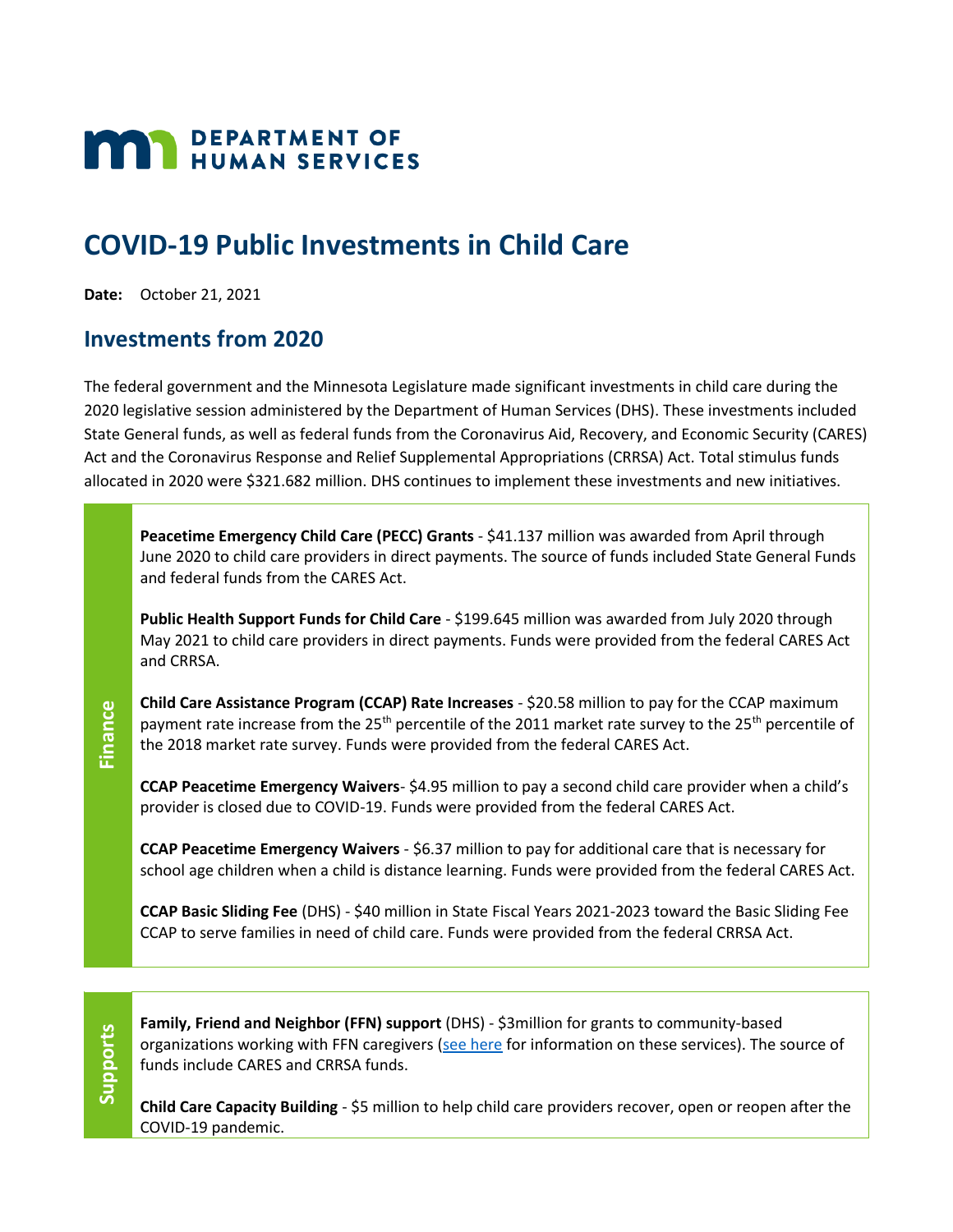## **Investments from 2021**

The Minnesota Legislature made significant investments in child care during the 2021 legislative session with funding from the federal American Rescue Plan Act (ARP). Minnesota received \$537 million in flexible Child Care Development Block Grant and Child Care Stabilization Grant funds through ARP. The legislature passed into law specific appropriations of these funds in June 2021. DHS is actively working to implement these additional investments and new initiatives.

Below is a list of the investments made with ARP funds. More information can be found in Minnesota Session [Laws, 2021 First Special Session, Chapter 7 \(H.F. 33\).](https://www.revisor.mn.gov/laws/2021/1/Session+Law/Chapter/7/)

**Child Care Stabilization Grants** - \$304.398 million in direct payments to child care providers, with requirement that at least 70 percent of the base grant go to provide increased compensation, benefits or premium pay to employees. Of these funds, \$70.5 million has been set aside for grants targeted to programs experiencing extreme financial hardship.

**Child Care Assistance Program (CCAP) Rate Increases** - Increased maximum rates take effect November 15, 2021. The new weekly maximum rates increase on average 16% for centers and 12% for licensed family child care.

- \$103.01 million toward a rate increase from the 25<sup>th</sup> percentile of 2018 market rate survey to the 40<sup>th</sup> percentile for infants and toddlers and 30<sup>th</sup> percentile for preschool/school-age tied to updates for the 2021 and 2024 market rate survey. \$57.18 million in CCDF funds covers the remaining cost of this change through SFY2025.
- **Finance**

 \$830 thousand toward rates specific to legal non-licensed providers, increasing rates from 68% of to 90% of the licensed family child care rate. \$331,000 in CCDF funds covers the remaining cost of this change through SFY2025.

**CCAP Basic Sliding Fee** - \$15 million in State Fiscal Year 2024 toward Basic Sliding Fee CCAP, plus \$57.9 million toward reprioritization of the Basic Sliding Fee waiting list.

**Child Care Facility Grants** - \$22.5 million for child care providers or facility improvements, minor renovations, and related equipment and services, including assistance meeting licensing requirements. Administered through a grant to First Children's Finance.

**Background study fee support** - \$4.5 million to continue paying certain background study fees for child care providers and support for background study implementation.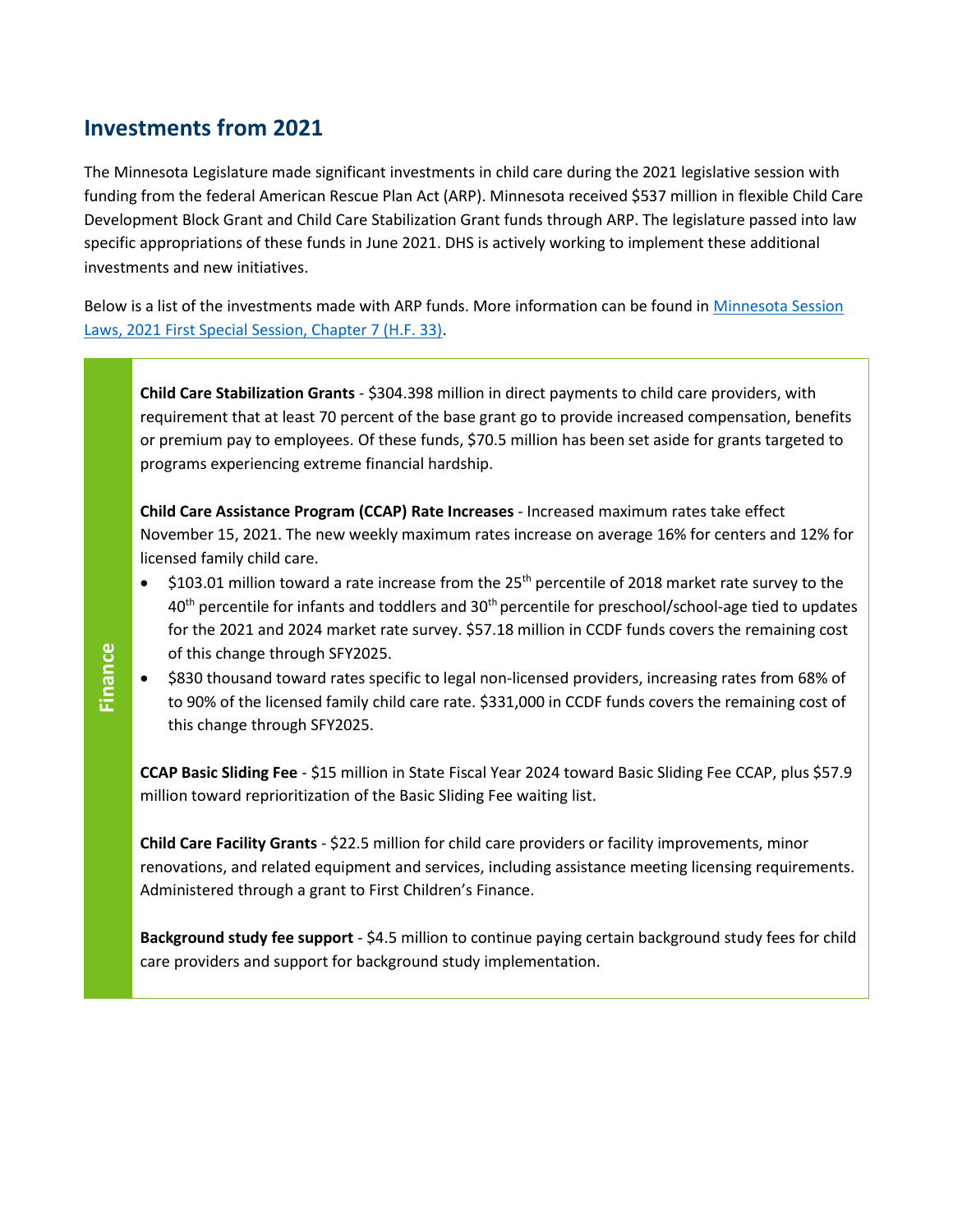**Workforce Development Grants** - \$3 million to provide economically challenged individuals the jobs skills training, career counseling, and job placement assistance needed for a career path in child care. Administered through a grant to Child Care Aware of Minnesota.

**Retaining Early Educators through Attaining Incentives Now (REETAIN) - \$1 million for provider** retention grant program; also codified this program into Minnesota law. Administered through a grant to Child Care Aware of Minnesota.

**Teacher Education and Compensation Helps (TEACH)** - \$2 million for higher education scholarships; also made small changes to the authorizing language for this program. Administered through a grant to Child Care Aware of Minnesota.

**Family Child Care Training Advisory Committee** - \$59,000 to form and establish the committee, which will meet from January 2022 to December 2025.

**Family, Friend and Neighbor (FFN) support** - \$1.5 million for grants to community-based organizations working with FFN caregivers [\(see here](https://mn.gov/dhs/assets/FAQs%20Supporting%20Family%2C%20Friend%20and%20Neighbor%20child%20care%20providers_tcm1053-462098.pdf) for information on previous funding and existing efforts to support FFN providers).

**One Stop Regional Assistance Network** - \$3 million to develop and begin to carry out a one-stop network for individuals interested in establishing or sustaining a licensed family child care or centerbased child care setting. Administered through grants to Child Care Aware system agencies.

**Child Care Business Training and Consultation** - \$3 million to help child care providers build, strengthen, and acquire business skills. Administered through a grant to First Children's Finance.

**Shared Services Innovation Grants** - \$200 thousand for a grant pilot to help start shared services agreements and provide economies of scale for family child care businesses.

Family child care FAQ page - \$50,000 to develop a frequently asked questions webpage for FCC providers that includes a search function.

**Family child care ombudsperson** - \$499,000 to create an ombudsperson position.